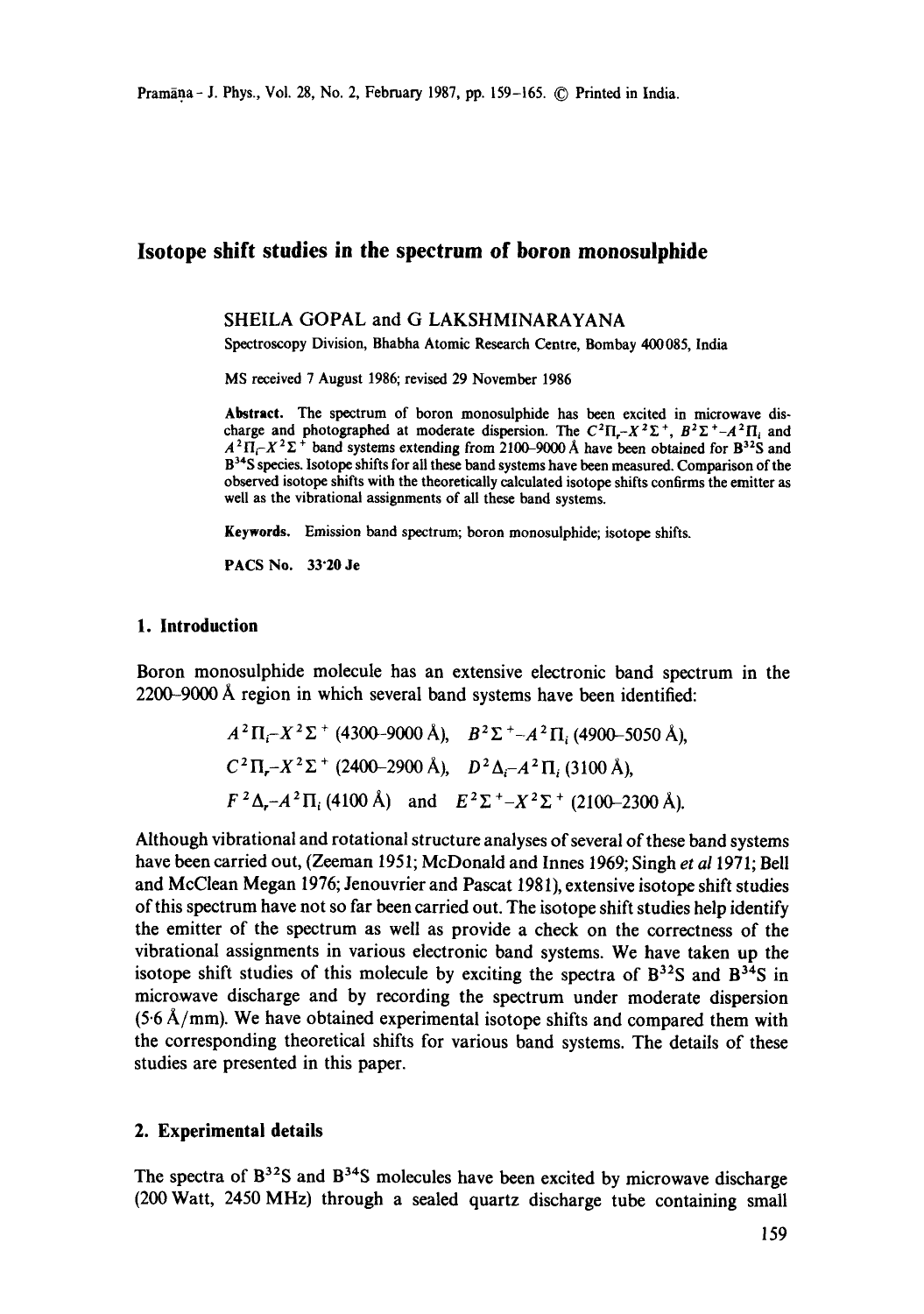quantities of pure elemental sulphur  $(3<sup>2</sup>S$  and  $(3<sup>3</sup>S)$ , boron and neon gas at a pressure of 2 torr. As soon as the discharge is initiated a strong spectrum of  $S_2$  is produced. As the discharge tube warms up, the sulphur vapour reacts with boron metal to form the BS molecule. When sulphur is completely reacted the spectrum of  $S_2$  disappears and only the spectrum of BS persists. The spectra were photographed on a 3 m Jarrell Ash grating spectrograph at a dispersion of  $5.60 \text{ Å/mm}$ . The band heads were measured against iron standard lines. The accuracy of head measurement is expected to be about  $0.5$  cm<sup>-1</sup>.

### **3. Results and discussion**

The spectrum of BS molecule, which extends from  $2200-9000 \text{ Å}$ , consists mainly of three strong band systems, namely,  $C^2 \Pi_r - X^2 \Sigma^+$ ,  $B^2 \Sigma^+ - A^2 \Pi_i$  and  $A^2 \Pi_i - X^2 \Sigma^+$ . These band systems are very intense and extend over wide spectral regions. There are two more short groups of bands at around 3100 A and 4100 A which have been assigned to  $D^2 \Delta_i - A^2 \Pi_i$  and  $F^2 \Delta_i - A^2 \Pi_i$  transitions respectively. Recently, yet another band system was observed in the 2100-2300 A region and assigned to  $E^2\Sigma^+ - X^2\Sigma^+$  transition (Bell and McClean Megan 1976). In the present studies all band systems except the  $E-X$  have been photographed both for  $B^{32}S$  and  $B^{34}S$ molecules. The experimental isotope shifts have been evaluated for all these band systems and compared with the corresponding theoretical isotope shifts. We discuss below the results for each one of the systems.

## 3.1  $A^2\Pi - X^2\Sigma$  + system (4300-9000 Å)

Zeeman (1951) was the first to photograph the  $A-X$  bands in the region (5100-9000  $\AA$ ) and to carry out rotational analysis of a few of them. He found good agreement between the calculated and the experimentally determined isotope shift for 4-0 band of  $1^{10}B^{32}S$  and  $1^{1}B^{32}S$  molecules. This system was further extended on the lower wavelength side to 4300 Å by Singh *et al* (1971) who excited these bands thermally in a King furnace. A few of the typical bands of the  $A-X$  system of  $B^{32}S$  and  $B^{34}S$ photographed in the present studies are shown in figure lb. The experimental isotope shifts for  $B^{32}S$  and  $B^{34}S$  have been evaluated and presented in table 1. The theoretical isotope shifts  $(\Delta v)$  have been calculated from the well-known formula, viz

$$
\Delta v = v - v^{i} = (1 - \rho) [\omega_e (v' + 1/2) - \omega_e'' (v'' + 1/2)]
$$
  
- 
$$
(1 - \rho^2) [\omega_e' x_e' (v' + 1/2)^2 - \omega_e'' x_e'' (v'' + 1/2)^2]
$$
  
+ 
$$
(1 - \rho^3) [\omega_e' y_e' (v' + 1/2)^3 - \omega_e'' y_e'' (v'' + 1/2)^3],
$$
 (1)

where  $\rho = \mu/\mu^i$  and *i* refers to B<sup>34</sup>S.

The following vibrational constants are used: for the A state,  $\omega_e = 754.23 \text{ cm}^{-1}$ ,  $\omega_e x_e = 4.85 \text{ cm}^{-1}$  and  $\omega_e y_e = 0.019 \text{ cm}^{-1}$ ; for the X state,  $\omega_e = 1179.91 \text{ cm}^{-1}$ ,  $\omega_e x_e = 9.1 \text{ cm}^{-1}$  and  $\omega_e y_e = -0.00083 \text{ cm}^{-1}$  (Jenouvrier and Pascat 1981). The computed isotope shift values are also presented in table 1. The agreement between the experimental and theoretical isotope shifts is found to be satisfactory thereby confirming the present vibrational assignments.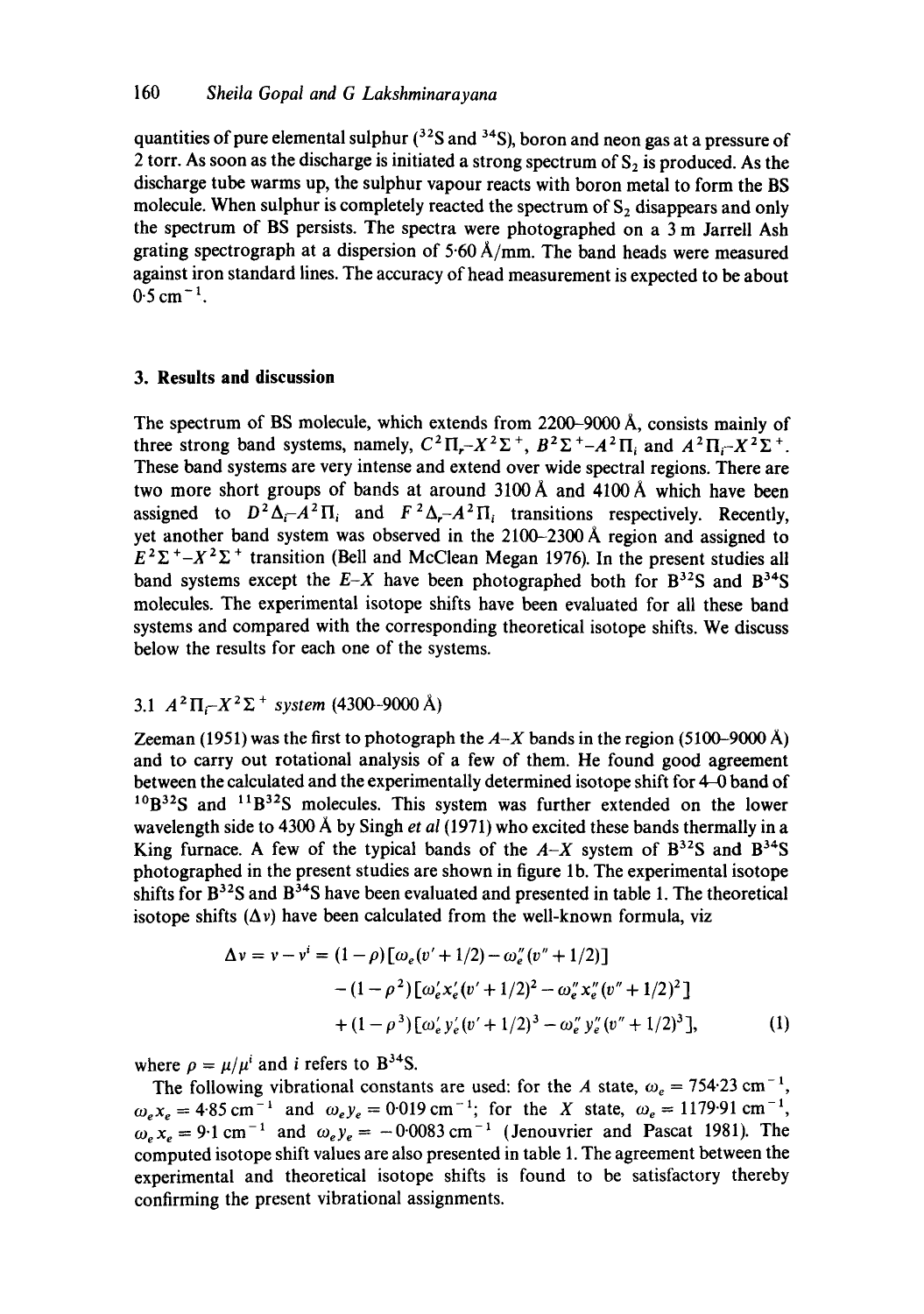|          | ${}^{2}\Pi_{1/2}$ |          | $^{2}\Pi_{3/2}$ |          | Isotope shifts       |                      |                         |
|----------|-------------------|----------|-----------------|----------|----------------------|----------------------|-------------------------|
|          |                   |          |                 |          | $\Delta v_{\rm obs}$ | $\Delta v_{\rm obs}$ | $\Delta v_{\text{cal}}$ |
| Band     | v(N)              | v(I)     | v(N)            | v(I)     | $({}^{2}\Pi_{1/2})$  | $({}^{2}\Pi_{3/2})$  |                         |
| $1 - 1$  |                   |          | 15244-67        | 15249.50 |                      | $-4.83$              | $-4.78$                 |
| $2 - 1$  | 16305.75          | 16305.05 | 15974.85        | 15975.10 | $+0.70$              | $-0.23$              | $+0.64$                 |
| $3 - 1$  | 17039-51          | 17033.78 | 16701.22        | 16696.13 | $+5.73$              | $+5.09$              | $+5.92$                 |
| $2 - 0$  | 17480.56          | 17472-85 | 17160.30        | 17149-52 | $+7.71$              | $+10.78$             | $+9.38$                 |
| $3 - 0$  | 18200.74          | 18184-45 | 17872-47        | 17858-31 | $+16.29$             | $+14.16$             | $+14.66$                |
| $4-0$    | 18913-22          | 18893.41 | 18583-81        | 18563-82 | $+19.81$             | $+19.99$             | $+19.81$                |
| $5 - 0$  | 19628.16          | 19605-38 | 19292-34        | 19266.06 | $+22.78$             | $+26.28$             | $+24.81$                |
| $6-0$    | 20333-73          | 20307-63 | 19993-72        | 19967-48 | $+26.10$             | $+26.24$             | $+29.69$                |
| $7 - 0$  | 21025-94          | 20993.75 | 20678.16        | 20642-59 | $+32.19$             | $+35.57$             | $+34.44$                |
| $8 - 0$  | 21670.33          | 21630.62 | 21365-04        | 21331-89 | $+39.71$             | $+33.15$             | $+39.06$                |
| $9 - 0$  | 22531.94          | 22487.68 | 22351.76        | 22309.38 | $+44.26$             | $+42.38$             | $+43.55$                |
| $10 - 0$ | 23020-12          | 22978.67 | 22690.52        | 22640.11 | $+41.45$             | $+50.41$             | $+47.92$                |

**Table 1.** Isotope shifts (in cm<sup>-1</sup>) of the  $A^2\Pi - X^2\Sigma^+$  bands of B<sup>32</sup>S and B<sup>34</sup>S.

**Table 2.** Isotope shifts (in cm<sup>-1</sup>) of the  $C^2\Pi - X^2\Sigma$  + bands of  $B^{32}S$  and  $B^{34}S$ .

| Band    | $^{2}\Pi_{1/2}$ |          | $^{2}\Pi_{3/2}$ |          | Isotope shifts            |                      |                      |
|---------|-----------------|----------|-----------------|----------|---------------------------|----------------------|----------------------|
|         |                 |          |                 |          | $\Delta v$ <sub>obs</sub> | $\Delta v_{\rm obs}$ | $\Delta v_{\rm cal}$ |
|         | $\nu(N)$        | v(I)     | $\nu(N)$        | v(I)     | $({}^{2}\Pi_{1/2})$       | $({}^{2}\Pi_{3/2})$  |                      |
| $0 - 1$ | 37613-63        | 37623.13 | 37730-55        | 37738-92 | $-9.50$                   | $-8.37$              | $-9.78$              |
| $0 - 2$ | 36478.40        | 36460-12 | 36575-67        | 36592.59 | $-18.28$                  | $-16.92$             | $-18.27$             |
| $1 - 3$ | 36195-19        | 36125.33 |                 |          | $-20.14$                  |                      | $-20-07$             |
| $2 - 4$ | 35927.71        | 35950-10 |                 |          | $-22.39$                  |                      | $-21.88$             |
| $0 - 3$ | 35317-45        | 35344.27 | 35433.48        | 35458.30 | $-26.82$                  | $-24.82$             | $-26.58$             |
| $1 - 4$ | 35065.90        | 35094-08 |                 |          | $-28.18$                  |                      | $-28.18$             |
| $2 - 5$ | 34837.58        | 34864-19 | 34937.06        | 34963.50 | $-26.61$                  | $-26.44$             | $-29.80$             |

3.2  $C^2 \Pi - X^2 \Sigma^+$  system (2500-3400 Å)

The *C-X* bands which are red degraded exhibit a double-headed structure. Each electronic band consists of two such double-headed bands separated by about 115 cm<sup>-1</sup>, being the spin splitting in the  $C^2\Pi$ , state. Rotational structure analyses of some of the  $C-X$  bands were carried out by Zeeman (1951) and recently by Jenouvrier and Pascat (1981). We have photographed the  $C-X$  bands of  $B^{32}S$  and  $B^{34}S$  molecules which are shown in figure la. From these spectra the isotope shifts have been determined. Theoretical shifts have been calculated from equation (1) by using the following vibrational constants: for the C state,  $\omega_e = 887.6 \text{ cm}^{-1}$ ,  $\omega_e x_e = 9.1 \text{ cm}^{-1}$ and for X state,  $\omega_e = 1179.91 \text{ cm}^{-1}$ ,  $\omega_e x_e = 6.25 \text{ cm}^{-1}$ ,  $\omega_e y_e = -0.0083 \text{ cm}^{-1}$ (Jenouvrier and Pascat 1981). These shifts together with the experimental shifts have been given in table 2. They agree satisfactorily, confirming the vibrational assignment.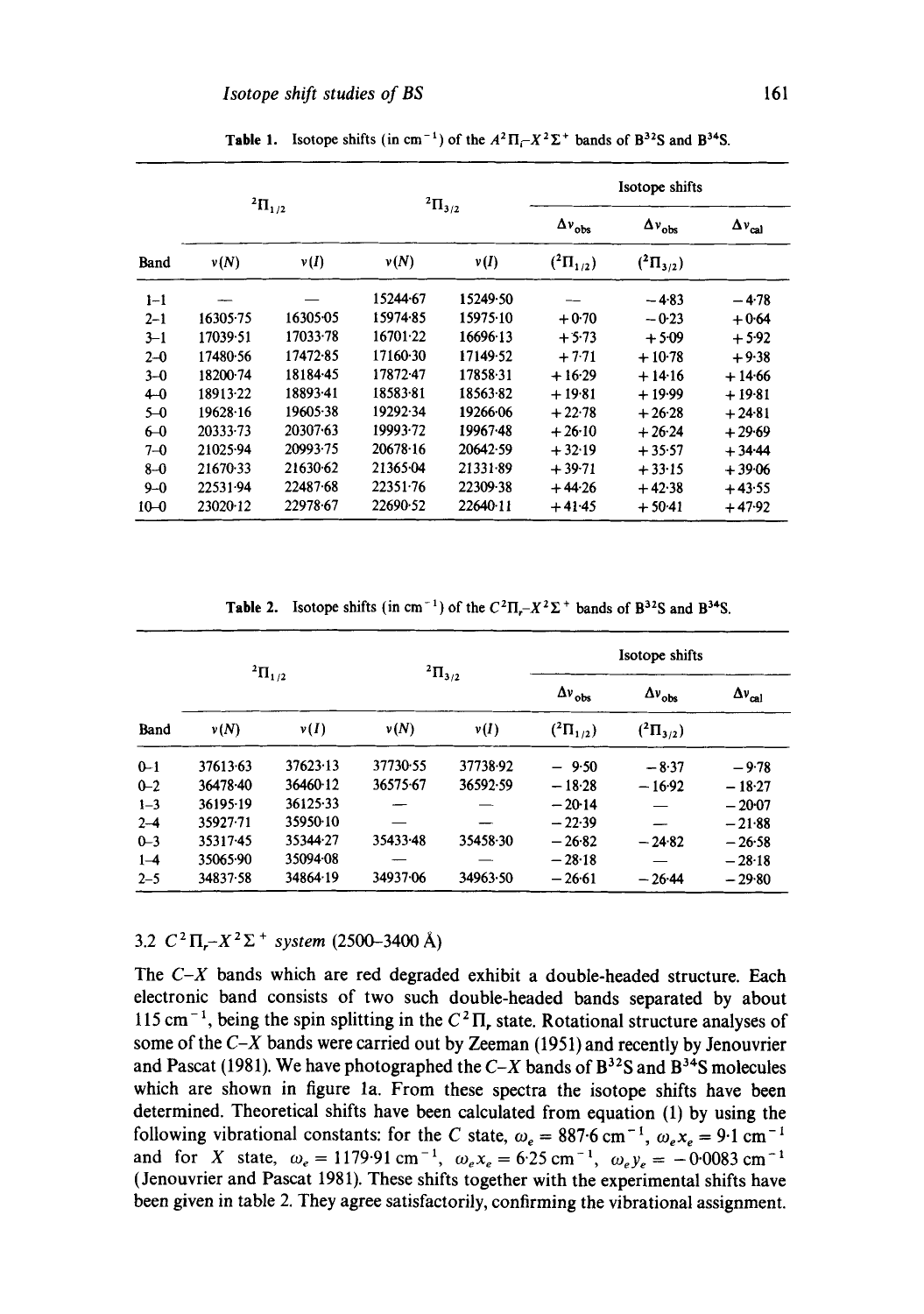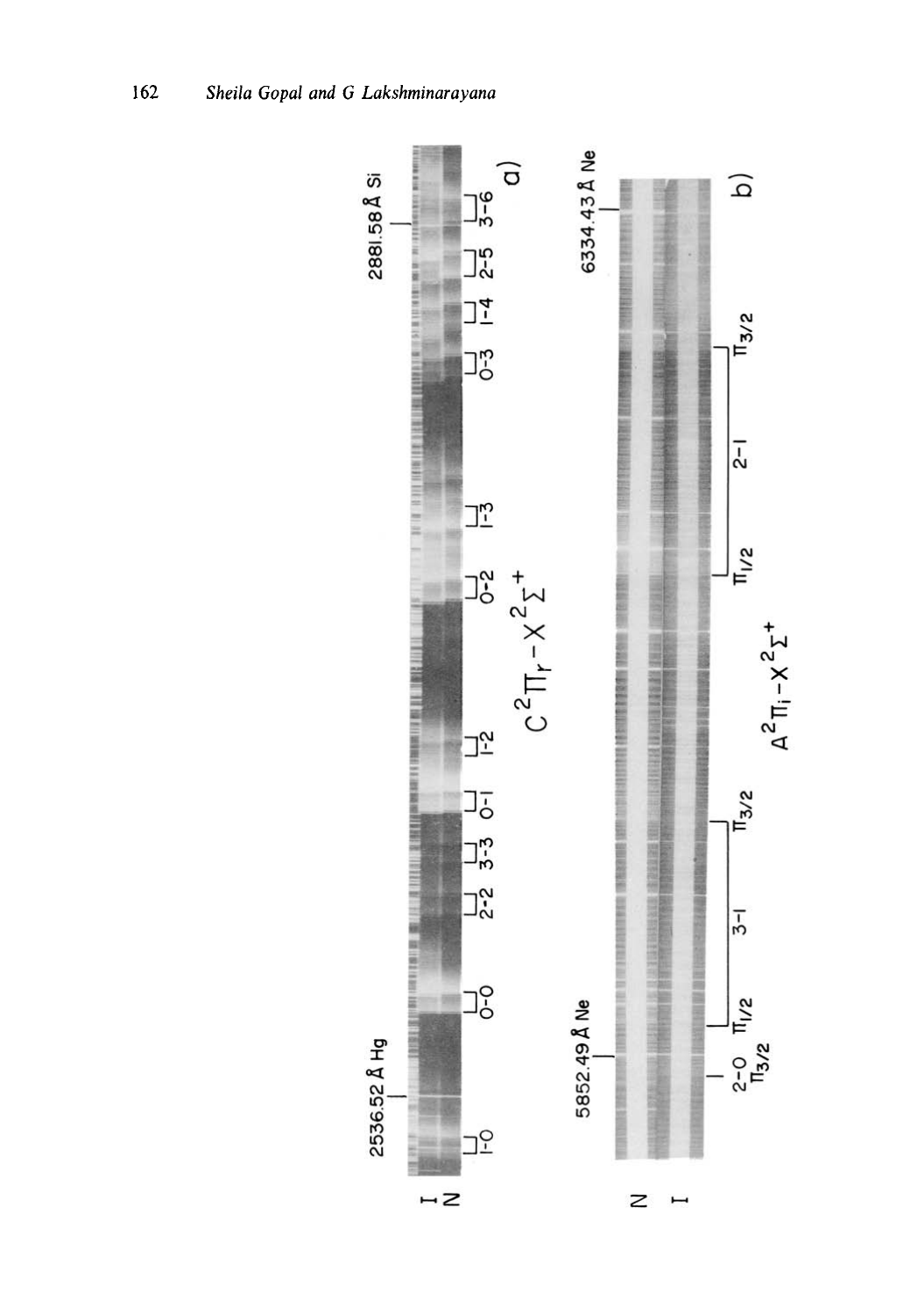

Figure 1. Electronic band spectrum of B<sup>32</sup>S and B<sup>34</sup>S molecules. (a) C<sup>2</sup> II<sub>1</sub> – X<sup>2</sup> E<sup>+</sup> system, (b) a few bands of the  $A^2 \Pi_i - X^2 \Sigma^+$  system, (c) B<sup>2</sup> E<sup>+</sup> –  $A^2 \Pi_i$  system (N:B<sup>32</sup>S<br>and 1:B<sup>34</sup>S). **Figure 1.** Electronic band spectrum of B<sup>33</sup>S and B<sup>34</sup>S molecules. (a)  $C^2 \Pi_1 - X^2 \Sigma^+$  system, (b) a few bands of the  $A^2 \Pi_1 - X^2 \Sigma^+$  system, (c)  $B^2 \Sigma^+ - A^2 \Pi_1$  system (N:B<sup>32</sup>5 **and I:B34S).**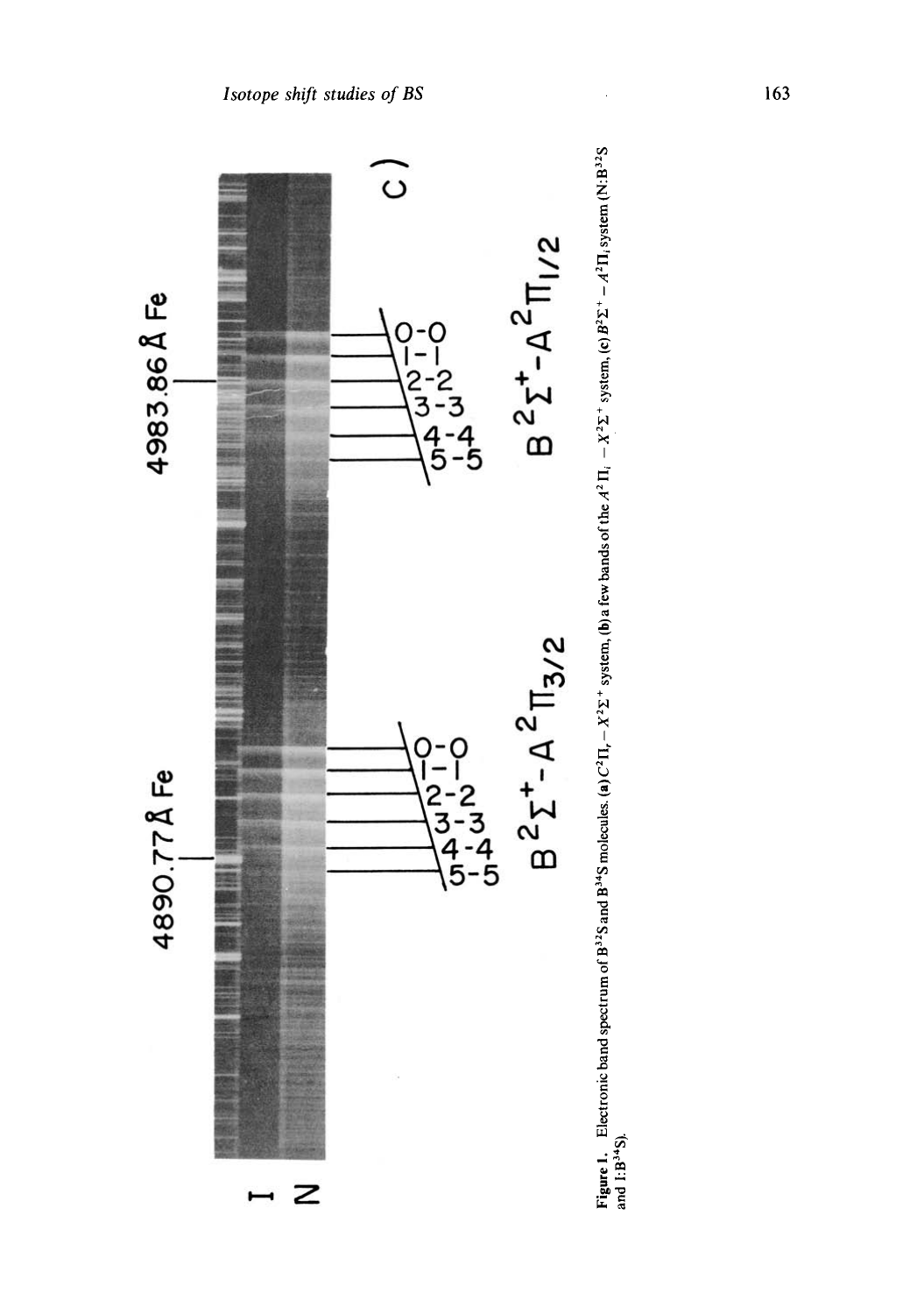| Band    | $^{2}\Pi_{1/2}$ |          | $^{2}\Pi_{3/2}$ |          | Isotope shifts       |                      |                         |
|---------|-----------------|----------|-----------------|----------|----------------------|----------------------|-------------------------|
|         |                 |          |                 |          | $\Delta v_{\rm obs}$ | $\Delta v_{\rm obs}$ | $\Delta v_{\text{cal}}$ |
|         | v(N)            | v(I)     | v(N)            | v(I)     | $({}^{2}\Pi_{1/2})$  | $({}^{2}\Pi_{3/2})$  |                         |
| $0 - 0$ | $20011 - 70$    | 20011-55 | 20348-44        | 20348-20 | $+0.15$              | $+0.24$              | $+0.06$                 |
| $0 - 1$ | 20030.26        | 20029-89 | 20366-26        | 20365-83 | $+0.37$              | $+0.43$              | $+0.22$                 |
| $2 - 2$ | 20050-41        | 20049-95 | 20387.62        | 20387.27 | $+0.46$              | $+0.35$              | $+0.40$                 |
| $3 - 3$ | 20062.25        | 20061.69 | 20407-68        | 20407.20 | $+0.56$              | $+0.48$              | $+0.59$                 |
| $4 - 4$ | 20095.10        | 20094.53 | $20431 - 43$    | 20430-70 | $+0.57$              | $+0.78$              | $+0.73$                 |
| $2 - 3$ |                 |          | 19661.27        | 19664.85 |                      | $-3.58$              | $-4.88$                 |
| $3-4$   |                 |          | 19692-44        | 19696.48 |                      | $-4.04$              | $-4.55$                 |
| $4 - 5$ |                 |          | 19724.36        | 19728-69 |                      | $-4.33$              | $-4.23$                 |

**Table 3.** Isotope shifts (in cm<sup>-1</sup>) of the  $B^2\Sigma^+ - A^2\Pi$ , bands of  $B^{32}S$  and  $B^{34}S$ .

# 3.3  $B^2\Sigma^+ - A^2\Pi_i$  system (4900–5050 Å)

The *B-A* system consists of strong  $\Delta V = 0$  sequence bands and very weak  $\Delta V = -1$ sequence bands. McDonald and Innes (1969) confirmed by isotope substitution of  $^{10}$ B and <sup>34</sup>S the emitter of these bands as BS molecule. We have obtained experimental isotope shifts of these bands for  $B^{32}S$  and  $B^{34}S$  molecules and presented them in table 3. The bands belonging to the  $\Delta V = 0$  sequence are shown in figure 1c. The theoretical isotope shifts have been calculated from equation (1) using the following constants (in  $cm^{-1}$ );

| for the <i>B</i> state, $\omega_e = 768.71$ , $\omega_e x_e = 3.05$ , $\omega_e y_e = -0.109$ ; |  |  |
|-------------------------------------------------------------------------------------------------|--|--|
| for the A state, $\omega_e = 754.23$ , $\omega_e x_e = 4.85$ , $\omega_e y_e = 0.019$ .         |  |  |

The agreement between the values of the experimental and theoretical isotope shifts (table 3) is found to be satisfactory. The existing vibrational assignments have thus been confirmed.

#### 3.4 *Other band systems*

There are two groups of rather closely-spaced bands at  $4100 \text{ Å}$  and  $3100 \text{ Å}$  which are assigned to two band systems. In each of these systems only  $\Delta V = 0$  sequence bands appear with significant intensity. The 3100 A group was studied by McDonald and Innes (1969) and assigned to  $D^2 \Delta_i A^2 \Pi_i$  transition. The 4100 Å group was reported by Jenouvrier and Pascat (1981). In view of the fact that these band systems primarily consist of  $\Delta V = 0$  sequences extensive vibrational and rotational analyses have not been done. We have photographed both these band systems for  $B^{32}S$  and  $B^{34}S$ . Although we have determined experimental isotope shifts for both the groups of bands we have not considered it worthwhile to calculate the theoretical shifts because the vibrational constants are not well determined for the electronic states involved. It must also be mentioned that the  $E^2\Sigma^+ - X^2\Sigma^+$  bands (2100-2300 Å) reported by Bell and McClean Megan (1976) could not be excited by the present method of excitation.